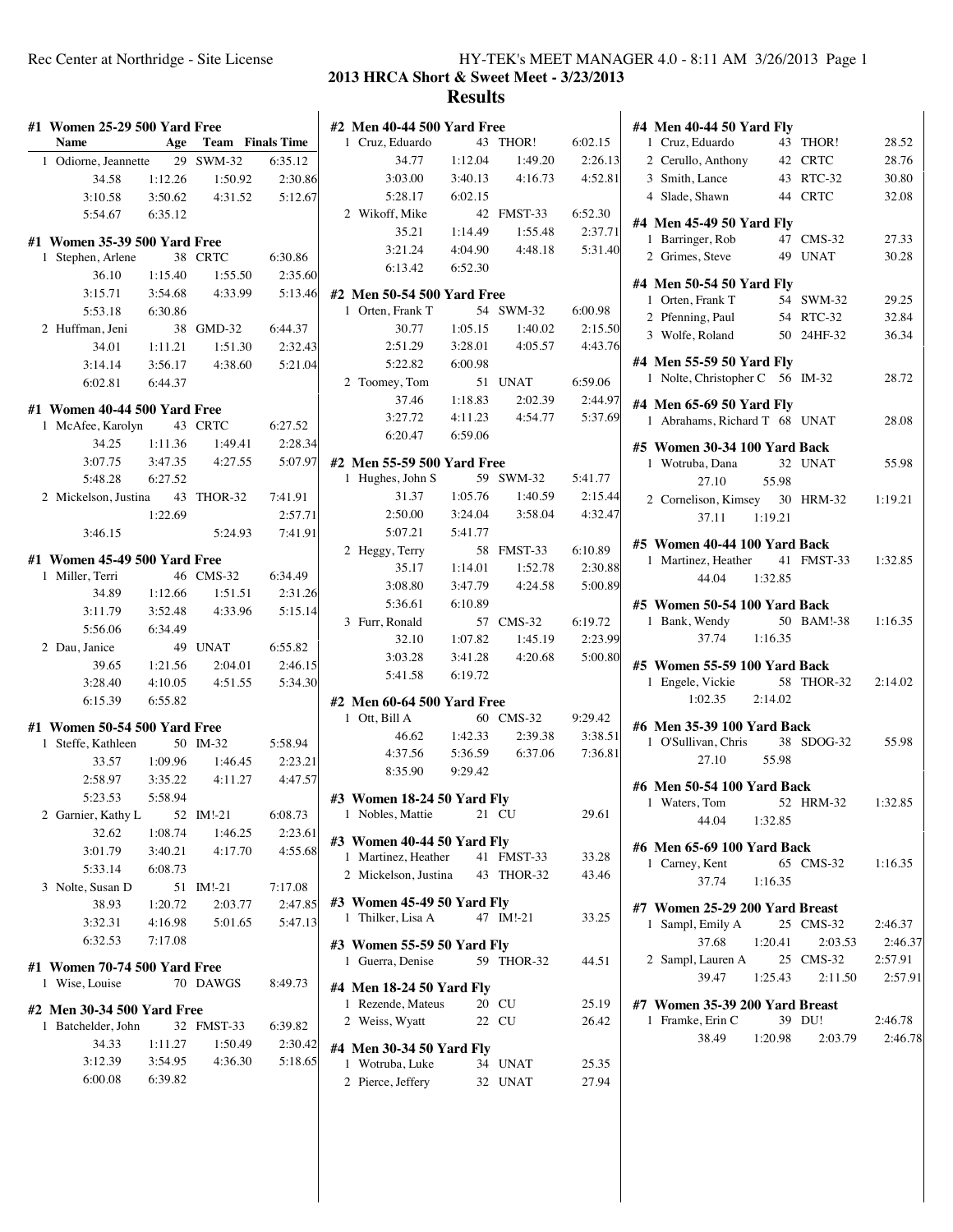| #7 Women 40-44 200 Yard Breast                     |           |                       |         |
|----------------------------------------------------|-----------|-----------------------|---------|
| 1 Good, Tricia                                     |           | 41 DU!                | 3:07.60 |
| $39.52$ 1:25.78                                    |           | 2:15.93               | 3:07.60 |
| #7 Women 45-49 200 Yard Breast                     |           |                       |         |
| 1 Campbell, Ellen                                  |           | 49 IM-32              | 2:58.39 |
| 40.35                                              | 1:26.02   | 2:12.29               | 2:58.39 |
| 2 Thilker, Lisa A                                  | 47 IM!-21 |                       | 3:00.16 |
|                                                    |           | 40.75 1:26.49 2:13.54 | 3:00.16 |
| #8 Men 25-29 200 Yard Breast                       |           |                       |         |
| 1 McRae, Jesse                                     |           | 27 CMS-32             | 3:05.14 |
| 44.32                                              | 1:32.69   | 2:19.99               | 3:05.14 |
| #8 Men 30-34 200 Yard Breast                       |           |                       |         |
| 1 Batchelder, John                                 |           | 32 FMST-33            | 3:07.06 |
| 42.29                                              |           | 1:29.59 2:18.99       | 3:07.06 |
| #9 Women 18-24 50 Yard Free                        |           |                       |         |
| *1 Booth, Kate                                     |           | 20 CU                 | 26.45   |
| *1 Leer, Jessika                                   |           | 18 AM                 | 30.65   |
| 2 Rubinstein, Julia                                |           | 21 CU                 | 27.07   |
| 3 Dignam, Taylor                                   |           | 18 CU                 | 27.24   |
| 4 Nobles, Mattie                                   | 21 CU     |                       | 28.44   |
| 5 Coonrod, Danielle 20 CU                          |           |                       | 29.36   |
| #9 Women 25-29 50 Yard Free                        |           |                       |         |
| 1 Laing, Heather                                   |           | 27 SDOG-32            | 32.73   |
| #9 Women 35-39 50 Yard Free                        |           |                       |         |
| 1 Stephen, Arlene                                  | 38 CRTC   |                       | 28.74   |
| 2 Huffman, Jeni                                    |           | 38 GMD-32             | 31.30   |
| 3 Franciscotti, Teddi 39 HRM-32                    |           |                       | 50.78   |
|                                                    |           |                       |         |
| #9 Women 40-44 50 Yard Free<br>1 Martinez, Heather |           | 41 FMST-33            | 31.79   |
| 2 Mickelson, Justina 43 THOR-32                    |           |                       | 32.35   |
|                                                    |           |                       |         |
| #9 Women 50-54 50 Yard Free                        |           |                       |         |
| 1 Garnier, Kathy L 52 IM!-21                       |           |                       | 27.86   |
| #9 Women 55-59 50 Yard Free                        |           |                       |         |
| 1 Guerra, Denise                                   |           | 59 THOR-32            | 34.94   |
| Engele, Vickie<br>2                                | 58        | <b>THOR-32</b>        | 51.32   |
| #10 Men 18-24 50 Yard Free                         |           |                       |         |
| 1 Rezende, Mateus                                  |           | 20 CU                 | 23.17   |
| 2 Finger, Eric                                     |           | 21 CU                 | 23.85   |
| #10 Men 25-29 50 Yard Free                         |           |                       |         |
| Esterly, Sean<br>1                                 | 28        | SWM-32                | 23.97   |
|                                                    |           |                       |         |
| #10 Men 30-34 50 Yard Free<br>Pierce, Jeffery<br>1 |           | 32 UNAT               | 25.12   |
|                                                    |           |                       |         |
| #10 Men 35-39 50 Yard Free                         |           |                       |         |
| 1 O'Sullivan, Chris                                |           | 38 SDOG-32            | 23.20   |
| #10 Men 40-44 50 Yard Free                         |           |                       |         |
| 1 Smith, Lance                                     |           | 43 RTC-32             | 27.05   |
| 2 Wikoff, Mike                                     |           | 42 FMST-33            | 29.38   |
| 3 Slade, Shawn                                     |           | 44 CRTC               | 29.78   |

## Rec Center at Northridge - Site License HY-TEK's MEET MANAGER 4.0 - 8:11 AM 3/26/2013 Page 2 **2013 HRCA Short & Sweet Meet - 3/23/2013**

### **Results**

|   | #10 Men 45-49 50 Yard Free                          |         |                       |           |
|---|-----------------------------------------------------|---------|-----------------------|-----------|
|   | 1 Barringer, Rob                                    |         | 47 CMS-32             | 25.02     |
| 0 | 2 Grimes, Steve                                     |         | 49 UNAT               | 27.54     |
|   | #10 Men 50-54 50 Yard Free                          |         |                       |           |
|   | 1 Kline, Richard                                    |         | 50 RTC-32             | 24.51     |
| 9 | 2 Wolfe, Roland                                     |         | 50 24HF-32            | 27.34     |
|   | 3 Pfenning, Paul                                    |         | 54 RTC-32             | 27.61     |
| 6 | 4 Toomey, Tom                                       |         | 51 UNAT               | 30.81     |
|   | 5 Waters, Tom                                       |         | 52 HRM-32             | 32.40     |
|   | #10 Men 55-59 50 Yard Free                          |         |                       |           |
| 4 | 1 Nolte, Christopher C 56 IM-32                     |         |                       | 26.33     |
|   | --- Furr, Ronald 57 CMS-32                          |         |                       | <b>DQ</b> |
|   |                                                     |         |                       |           |
|   | #10 Men 60-64 50 Yard Free                          |         |                       |           |
| 6 | 1 Ott, Bill A                                       |         | 60 CMS-32             | 37.98     |
|   | #10 Men 65-69 50 Yard Free                          |         |                       |           |
|   | 1 Abrahams, Richard T 68 UNAT                       |         |                       | 24.72     |
|   |                                                     |         |                       |           |
|   | #11 Women 18-24 100 Yard Fly<br>1 Rubinstein, Julia |         | 21 CU                 | 1:06.93   |
|   | 31.79 1:06.93                                       |         |                       |           |
|   |                                                     |         |                       | 1:07.46   |
|   | 2 Dignam, Taylor 18 CU<br>31.87 1:07.46             |         |                       |           |
|   |                                                     |         |                       |           |
|   | #11 Women 30-34 100 Yard Fly                        |         |                       |           |
|   | 1 Wotruba, Dana                                     |         | 32 UNAT               | 1:11.88   |
|   | 33.85                                               | 1:11.88 |                       |           |
|   | #11 Women 50-54 100 Yard Fly                        |         |                       |           |
|   | 1 Steffe, Kathleen                                  |         | 50 IM-32              | 1:08.29   |
|   | 32.90 1:08.29                                       |         |                       |           |
|   | #12 Men 18-24 100 Yard Fly                          |         |                       |           |
|   | 1 Jamieson-Lucy, Thom 19 CU                         |         |                       | 57.04     |
|   | 57.04<br>27.16                                      |         |                       |           |
|   | 2 Weiss, Wyatt                                      | 22 CU   |                       | 1:00.08   |
|   | 27.89 1:00.08                                       |         |                       |           |
|   |                                                     |         |                       |           |
|   | #12 Men 30-34 100 Yard Fly                          |         |                       |           |
|   | 1 Wotruba, Luke                                     |         | 34 UNAT               | 1:02.28   |
|   | 29.20 1:02.28                                       |         |                       |           |
|   | #12 Men 40-44 100 Yard Fly                          |         |                       |           |
|   | 1 Cruz, Eduardo                                     |         | 43 THOR! 1:10.35      |           |
|   | 33.77 1:10.35                                       |         |                       |           |
|   | --- Cerullo, Anthony                                |         | 42 CRTC               | DQ        |
|   | 31.14                                               | DO      |                       |           |
|   | #12 Men 75-79 100 Yard Fly                          |         |                       |           |
|   | 1 Plummer, Mark A 76 IM-32                          |         |                       | 1:59.50   |
|   | 53.17 1:59.50                                       |         |                       |           |
|   |                                                     |         |                       |           |
|   | #13 Women 35-39 200 Yard Back                       |         |                       |           |
|   | 1 Framke, Erin C                                    | 39 DU!  |                       | 2:39.69   |
|   |                                                     |         | 38.19 1:18.16 1:58.94 | 2:39.69   |
|   | #13 Women 50-54 200 Yard Back                       |         |                       |           |
|   | 1 Tatnall, Suzy                                     |         | 53 HRM-32 2:36.13     |           |
|   | 34.50   1:12.80   1:54.13   2:36.13                 |         |                       |           |

|   |              | #14 Men 30-34 200 Yard Back                      |       |                                     |           |
|---|--------------|--------------------------------------------------|-------|-------------------------------------|-----------|
|   |              | --- Batchelder, John 32 FMST-33                  |       |                                     | <b>DQ</b> |
|   |              |                                                  |       | 41.38 1:24.34 2:08.67               | <b>DQ</b> |
|   |              | #14 Men 55-59 200 Yard Back                      |       |                                     |           |
|   |              | 1 Hughes, John S 59 SWM-32 2:26.37               |       |                                     |           |
|   |              |                                                  |       | 35.42   1:11.94   1:49.38           | 2:26.37   |
|   |              | 2 Heggy, Terry 58 FMST-33 2:53.86                |       |                                     |           |
|   |              |                                                  |       | 43.42 1:27.72 2:11.90 2:53.86       |           |
|   |              | #15 Women 25-29 200 Yard IM                      |       |                                     |           |
|   |              | 1 Odiorne, Jeannette 29 SWM-32 2:48.87           |       |                                     |           |
|   |              |                                                  |       | 38.27 1:23.25 2:09.38 2:48.87       |           |
|   |              | #15 Women 50-54 200 Yard IM                      |       |                                     |           |
|   |              | 1 Steffe, Kathleen                               |       | 50 IM-32 2:32.36                    |           |
|   |              |                                                  |       | 32.51  1:13.43  1:57.94             | 2:32.36   |
|   |              | 2 Nolte, Susan D                                 |       | 51 IM!-21 3:13.64                   |           |
|   |              |                                                  |       | 43.84 1:35.55 2:30.12 3:13.64       |           |
|   |              | #16 Men 18-24 200 Yard IM                        |       |                                     |           |
|   |              | 1 Jamieson-Lucy, Thom 19 CU 2:14.76              |       |                                     |           |
|   |              |                                                  |       | 27.50   1:01.91   1:43.80   2:14.76 |           |
|   |              |                                                  |       |                                     |           |
|   |              | #16 Men 55-59 200 Yard IM                        |       |                                     |           |
|   |              | 1 Nolte, Christopher C 56 IM-32 2:30.20          |       |                                     |           |
|   |              |                                                  |       | 31.37 1:11.29 1:56.10 2:30.20       |           |
|   |              | #17 Women 18-24 50 Yard Breast                   |       |                                     |           |
|   |              | *1 Nobles, Mattie 21 CU                          |       |                                     | 35.19     |
|   |              | *1 Leer, Jessika                                 | 18 AM |                                     | 43.28     |
|   |              | #17 Women 25-29 50 Yard Breast                   |       |                                     |           |
|   |              | 1 Sampl, Emily A                                 |       | $25$ CMS-32                         | 33.54     |
|   |              | 2 Sampl, Lauren A                                |       | 25 CMS-32                           | 35.81     |
|   |              | 3 Laing, Heather                                 |       | 27 SDOG-32                          | 42.27     |
|   |              | #17 Women 30-34 50 Yard Breast                   |       |                                     |           |
|   |              | 1 Cornelison, Kimsey 30 HRM-32                   |       |                                     | 43.38     |
|   |              | #17 Women 35-39 50 Yard Breast                   |       |                                     |           |
|   |              | $*1$ Stephen, Arlene 38 CRTC                     |       |                                     | 37.05     |
|   |              | *1 Framke, Erin C                                |       | 39 DU!                              | 37.05     |
|   |              | 3 Munhall, Dorothy 38 HRM-32 1:02.18             |       |                                     |           |
|   |              | #17  Women 40-44 50 Yard Breast                  |       |                                     |           |
|   |              | 1 Good, Tricia                                   |       | 41 DU!                              | 36.59     |
|   |              | #17 Women 45-49 50 Yard Breast                   |       |                                     |           |
|   |              | 1 Campbell, Ellen                                |       | 49 IM-32                            | 37.68     |
|   |              |                                                  |       |                                     |           |
|   | $\mathbf{1}$ | #17 Women 55-59 50 Yard Breast<br>Guerra, Denise |       | 59 THOR-32                          | 53.58     |
|   |              |                                                  |       |                                     |           |
|   |              | #17  Women 70-74 50 Yard Breast                  |       |                                     |           |
|   |              | 1 Wise Louise                                    |       | 70 DAWGS                            | 51.63     |
|   |              | #18 Men 30-34 50 Yard Breast                     |       |                                     |           |
| 9 |              | 1 Runyan, Scott                                  |       | 33 CMS-32                           | 28.63     |
|   |              | #18 Men 40-44 50 Yard Breast                     |       |                                     |           |
|   |              | 1 Smith, Lance                                   |       | 43 RTC-32                           | 34.53     |
| 3 |              | 2 Cruz, Eduardo                                  | 43    | THOR!                               | 36.29     |
|   |              |                                                  |       |                                     |           |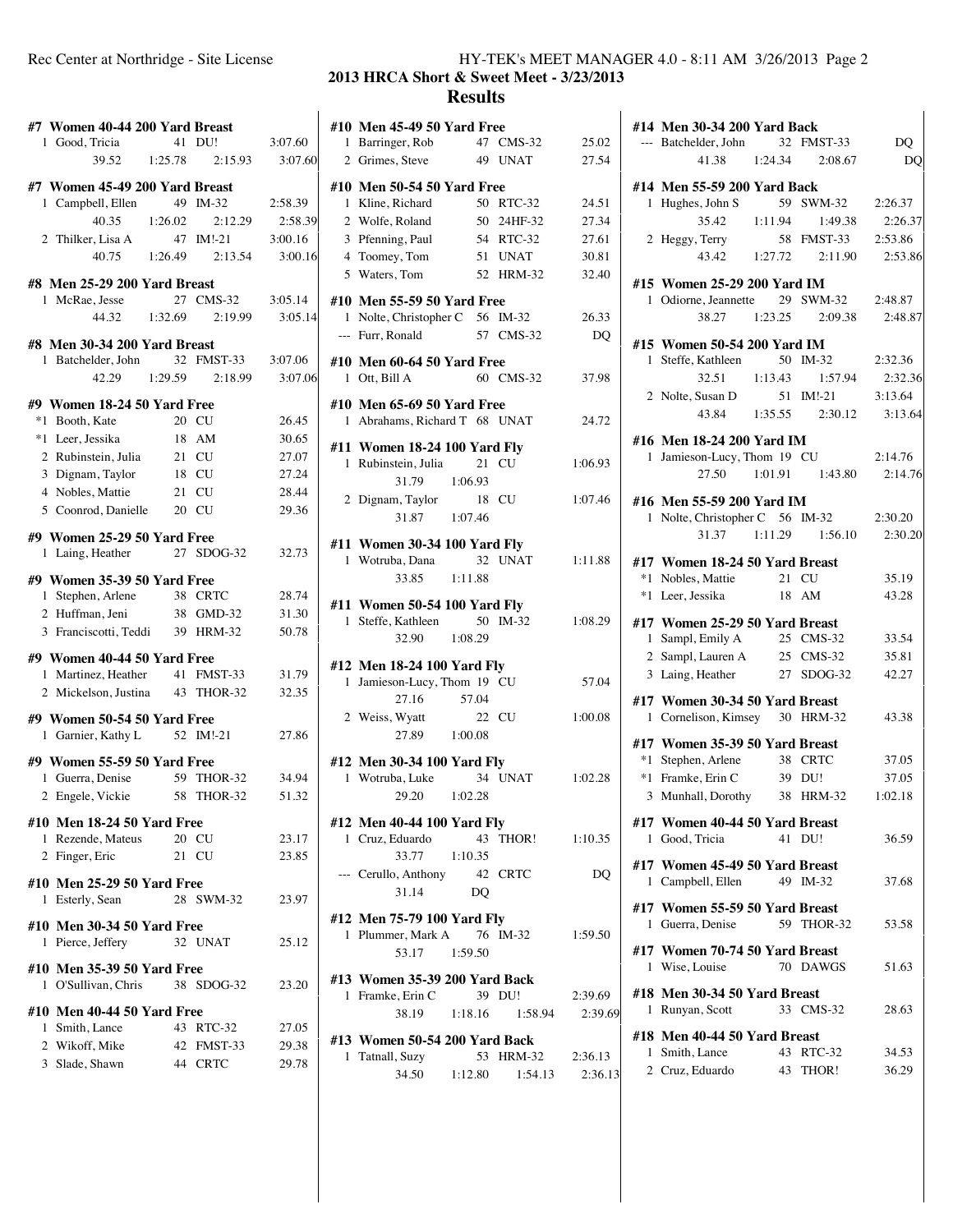| (#18 Men 40-44 50 Yard Breast)                                                          |                    |                |
|-----------------------------------------------------------------------------------------|--------------------|----------------|
| 3 Slade, Shawn<br>4 Wikoff, Mike 42 FMST-33                                             | 44 CRTC            | 37.03<br>38.94 |
| #18 Men 45-49 50 Yard Breast<br>1 Barringer, Rob 47 CMS-32                              |                    | 32.74          |
| #19 Women 18-24 100 Yard Free<br>20 CU<br>1 Booth, Kate<br>27.62 57.33                  |                    | 57.33          |
| 2 Coonrod, Danielle 20 CU<br>31.10 1:04.68                                              |                    | 1:04.68        |
| #19 Women 25-29 100 Yard Free<br>1 Laing, Heather<br>36.47 1:16.69                      | 27 SDOG-32 1:16.69 |                |
| #19 Women 30-34 100 Yard Free<br>1 Wotruba, Dana<br>29.90 1:02.51                       | 32 UNAT            | 1:02.51        |
| #19 Women 35-39 100 Yard Free<br>1 Munhall, Dorothy 38 HRM-32 1:44.47<br>49.70  1:44.47 |                    |                |
| 2 Franciscotti, Teddi 39 HRM-32<br>56.95 2:04.23                                        |                    | 2:04.23        |
| #19 Women 40-44 100 Yard Free<br>1 McAfee, Karolyn 43 CRTC 1:05.51<br>32.12   1:05.51   |                    |                |
| #19 Women 45-49 100 Yard Free<br>1 Thilker, Lisa A 47<br>31.93 1:05.29                  | 47 IM!-21 1:05.29  |                |
| #19 Women 50-54 100 Yard Free<br>1 Garnier, Kathy L 52 IM!-21 1:00.74<br>28.82 1:00.74  |                    |                |
| #19 Women 55-59 100 Yard Free<br>1 Engele, Vickie 58 THOR-32 1:56.90<br>53.11 1:56.90   |                    |                |
| #19 Women 70-74 100 Yard Free<br>1 Wise, Louise 70 DAWGS 1:33.04<br>44.48 1:33.04       |                    |                |
| #20 Men 18-24 100 Yard Free<br>2 Rezende, Mateus<br>24.62<br>20 CU<br>51.82             |                    | 51.82          |
| 3 Weiss, Wyatt<br>22 CU<br>25.39 54.25                                                  |                    | 54.25          |
| #20 Men 25-29 100 Yard Free<br>1 Esterly, Sean<br>24.87<br>52.34                        | 28 SWM-32          | 52.34          |
| #20 Men 30-34 100 Yard Free<br>1 Wotruba, Luke                                          | 34 UNAT            | 54.34          |
| 25.83<br>54.34<br>2 Pierce, Jeffery<br>27.11 57.05                                      | 32 UNAT            | 57.05          |
|                                                                                         |                    |                |

### Rec Center at Northridge - Site License HY-TEK's MEET MANAGER 4.0 - 8:11 AM 3/26/2013 Page 3

**2013 HRCA Short & Sweet Meet - 3/23/2013**

# **Results**

| 3 Batchelder, John 32 FMST-33<br>31.99 1:06.52  |       |                             | 1:06.52 |
|-------------------------------------------------|-------|-----------------------------|---------|
| #20 Men 40-44 100 Yard Free<br>1 Smith, Lance   |       | 43 RTC-32 1:00.51           |         |
| 28.83 1:00.51                                   |       |                             |         |
| #20 Men 45-49 100 Yard Free                     |       |                             |         |
| 1 Grimes, Steve<br>29.44 1:00.94                |       | 49 UNAT 1:00.94             |         |
|                                                 |       |                             |         |
| #20 Men 50-54 100 Yard Free<br>1 Kline, Richard |       | 50 RTC-32                   | 57.48   |
| 27.48                                           | 57.48 |                             |         |
|                                                 |       | 50 24HF-32                  | 1:01.01 |
| 2 Wolfe, Roland 50<br>29.14 1:01.01             |       |                             |         |
| 3 Pfenning, Paul                                |       | 54 RTC-32                   | 1:02.19 |
| $30.16$ 1:02.19                                 |       |                             |         |
| 4 Toomey, Tom                                   |       | 51 UNAT                     | 1:07.73 |
| 33.46 1:07.73                                   |       |                             |         |
| 5 Waters, Tom                                   |       | 52 HRM-32 1:13.72           |         |
| 36.72 1:13.72                                   |       |                             |         |
| #20 Men 55-59 100 Yard Free                     |       |                             |         |
| 1 Furr, Ronald                                  |       | 57 CMS-32 1:01.23           |         |
| 29.18 1:01.23                                   |       |                             |         |
| #20 Men 60-64 100 Yard Free                     |       |                             |         |
| 1 Ott, Bill A                                   |       | 60 CMS-32 1:24.74           |         |
| 40.02 1:24.74                                   |       |                             |         |
| #20 Men 65-69 100 Yard Free                     |       |                             |         |
| 1 Abrahams, Richard T 68 UNAT                   |       |                             | 55.47   |
| 26.53                                           | 55.47 |                             |         |
| #20 Men 75-79 100 Yard Free                     |       |                             |         |
| 1 Plummer, Mark A 76 IM-32                      |       |                             | 1:24.50 |
| 40.15 1:24.50                                   |       |                             |         |
| #22 Women 18-24 200 Yard Fly                    |       |                             |         |
| 2 Nobles, Mattie 21 CU                          |       |                             | 2:28.25 |
|                                                 |       | 32.11 1:08.61 1:47.93       | 2:28.25 |
| #22 Men 18-24 200 Yard Fly                      |       |                             |         |
| 1 Finger, Eric 21 CU                            |       |                             | 2:13.14 |
| 29.14                                           |       | $1:02.76$ $1:38.71$         | 2:13.14 |
| #22 Men 55-59 200 Yard Fly                      |       |                             |         |
| $\overline{1}$ Heggy, Terry                     |       | 58 FMST-33                  | 3:02.52 |
|                                                 |       | $41.64$ $1:30.23$ $2:19.53$ | 3:02.52 |
| #23 Women 18-24 50 Yard Back                    |       |                             |         |
| *1 Coonrod, Danielle 20 CU                      |       |                             | 32.15   |
| *1 Leer, Jessika                                | 18 AM |                             | 39.69   |
| #23 Women 35-39 50 Yard Back                    |       |                             |         |
| 1 Munhall, Dorothy 38 HRM-32                    |       |                             | 50.20   |
| #23 Women 40-44 50 Yard Back                    |       |                             |         |
| 1 Martinez, Heather 41 FMST-33                  |       |                             | 36.05   |
|                                                 |       |                             |         |

**#23 Women 50-54 50 Yard Back** 1 Garnier, Kathy L 52 IM!-21 39.49

|   | 2 Nolte, Susan D                        |         | 51 IM!-21  | 44.95              |
|---|-----------------------------------------|---------|------------|--------------------|
|   | 3 Corbett, Mary                         |         | 51 IM!-21  | 1:20.91            |
|   |                                         |         |            |                    |
|   | #23 Women 55-59 50 Yard Back            |         |            |                    |
| 1 | Engele, Vickie                          |         |            | 58 THOR-32 1:02.34 |
|   | --- Guerra, Denise 59 THOR-32           |         |            | DO                 |
|   |                                         |         |            |                    |
|   | #24 Men 35-39 50 Yard Back              |         |            |                    |
|   | 1 O'Sullivan, Chris 38 SDOG-32          |         |            | 25.42              |
|   |                                         |         |            |                    |
|   | #24 Men 45-49 50 Yard Back              |         |            |                    |
| 1 | Barringer, Rob 47 CMS-32                |         |            | 30.21              |
|   | #24 Men 50-54 50 Yard Back              |         |            |                    |
|   | 1 Kline, Richard                        |         | 50 RTC-32  | 32.94              |
|   |                                         |         | 52 HRM-32  | 42.40              |
|   | 2 Waters, Tom                           |         |            |                    |
|   | #25 Women 25-29 100 Yard Breast         |         |            |                    |
| 1 | Sampl, Emily A                          |         | 25 CMS-32  | 1:15.49            |
|   | 35.26                                   | 1:15.49 |            |                    |
|   |                                         |         |            |                    |
|   | 2 Sampl, Lauren A 25 CMS-32             |         |            | 1:19.76            |
|   | 36.81                                   | 1:19.76 |            |                    |
|   | #25 Women 35-39 100 Yard Breast         |         |            |                    |
|   |                                         |         |            |                    |
|   | 1 Framke, Erin C                        |         | 39 DU!     | 1:17.26            |
|   | 37.10 1:17.26                           |         |            |                    |
|   | #25 Women 40-44 100 Yard Breast         |         |            |                    |
|   | 1 Good, Tricia                          |         | 41 DU!     | 1:21.55            |
|   |                                         |         |            |                    |
|   | 37.41 1:21.55                           |         |            |                    |
|   | 2 Mickelson, Justina 43 THOR-32 1:31.60 |         |            |                    |
|   | 44.03 1:31.60                           |         |            |                    |
|   |                                         |         |            |                    |
|   | #25 Women 45-49 100 Yard Breast         |         |            |                    |
|   | 1 Campbell, Ellen 49 IM-32              |         |            | 1:22.89            |
|   | 39.76 1:22.89                           |         |            |                    |
|   | 2 Thilker, Lisa A                       |         | 47 IM!-21  | 1:24.22            |
|   | 40.98 1:24.22                           |         |            |                    |
|   |                                         |         |            |                    |
|   | #26 Men 30-34 100 Yard Breast           |         |            |                    |
| 1 | Runyan, Scott                           |         | 33 CMS-32  | 1:05.35            |
|   | 31.02 1:05.35                           |         |            |                    |
|   | 2 Batchelder, John                      |         |            | 32 FMST-33 1:28.32 |
|   | 42.37 1:28.32                           |         |            |                    |
|   |                                         |         |            |                    |
|   | #26 Men 40-44 100 Yard Breast           |         |            |                    |
|   | 1 Cruz, Eduardo                         |         |            | 43 THOR! 1:19.05   |
|   | 38.27                                   | 1:19.05 |            |                    |
|   | 2 Wikoff, Mike                          |         |            | 42 FMST-33 1:26.71 |
|   |                                         |         |            |                    |
|   | 41.20 1:26.71                           |         |            |                    |
|   | #26 Men 50-54 100 Yard Breast           |         |            |                    |
|   | 1 Wolfe, Roland                         |         | 50 24HF-32 | 1:20.35            |
|   |                                         |         |            |                    |
|   | 37.63                                   | 1:20.35 |            |                    |
|   | #26 Men 65-69 100 Yard Breast           |         |            |                    |
|   | 1 Carney, Kent                          |         | 65 CMS-32  | 1:23.17            |
|   | 39.29 1:23.17                           |         |            |                    |
|   |                                         |         |            |                    |
|   | #27 Women 18-24 200 Yard Free           |         |            |                    |
| 1 | Booth, Kate                             |         | 20 CU      | 2:06.68            |
|   | 2 Rubinstein, Julia 21 CU               |         |            | 2:22.57            |
|   |                                         |         |            |                    |